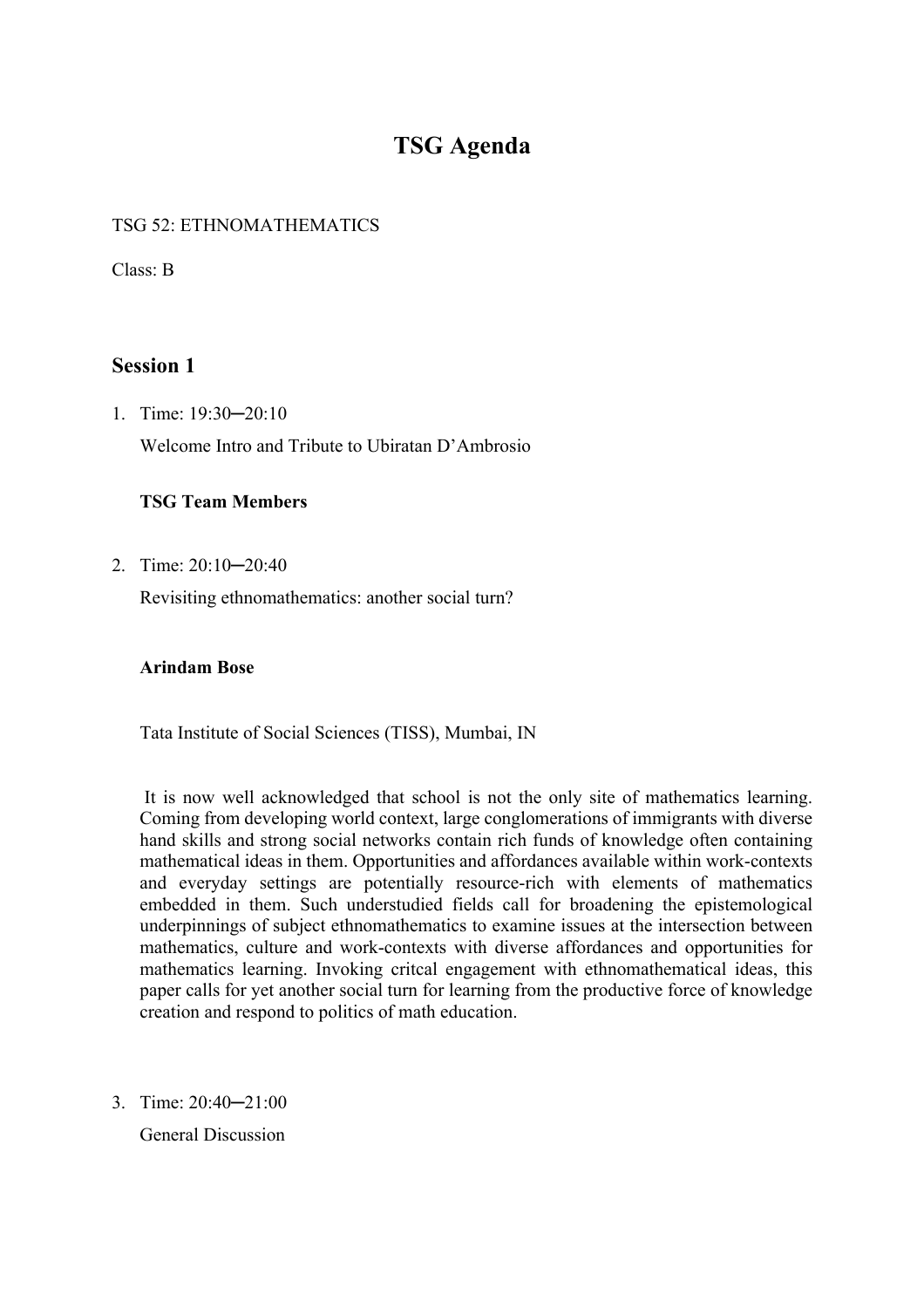# **Session 2**

1. Time: 21:30─21:40

Welcome and Plan for the Day

### **TSG Team Members**

2. Time: 21:41─21:46

A framework for examining the quality of mathematics teaching for mathematical understanding in ethnic minority cultural contexts

#### **Aihui Peng**

Faculty of Education, Southwest University, China, CN

The paper reviewed the current existing frameworks on examining the quality of mathematics teaching and addressed the gap of them. By drawing upon theoretical perspectives from culturally responsive mathematics education and the process of students' mathematical cognition of contextualizing, complementizing, and complexifying, the paper proposed an extended framework on examining the quality of teaching for mathematical understanding in ethnic minority cultural context. The paper advances new understanding of the quality of mathematics teaching in ethnic minority cultural context by echoing Ubiratan DAmbrosios call for restore cultural dignity and taking students mathematical cognition into consideration. The paper ends with a short description of the use of this framework in assessing a math lesson on symmetrical geometrical figures in grade two from a primary school in an ethnic minority area and a reflection on its effectiveness.

3. Time: 21:47-21:52

Ethnomathematics and ethnomodelling research: glocalizing educational systems from exclusion to inclusion at local and global levels

#### **Daniel Clark Orey, Milton Rosa**

#### Universidade Federal de Ouro Preto, Ouro Preto, BR

The acquisition of both local (emic) and global (etic) knowledge forms an important goal for the implementation of ethnomathematics research. Local knowledge (emic) is essential for an intuitive and empathic understanding of mathematical ideas, procedures, and practices developed throughout history. Global knowledge (etic) is essential for the achievement of cross-cultural comparisons that demand standard analytical units and categories to enable communication. Glocalization (dialogical) uses both local and global knowledge through dialogue, and interaction through translation. In this context, we define ethnomathematics as the study of mathematical phenomena within a culture because it is a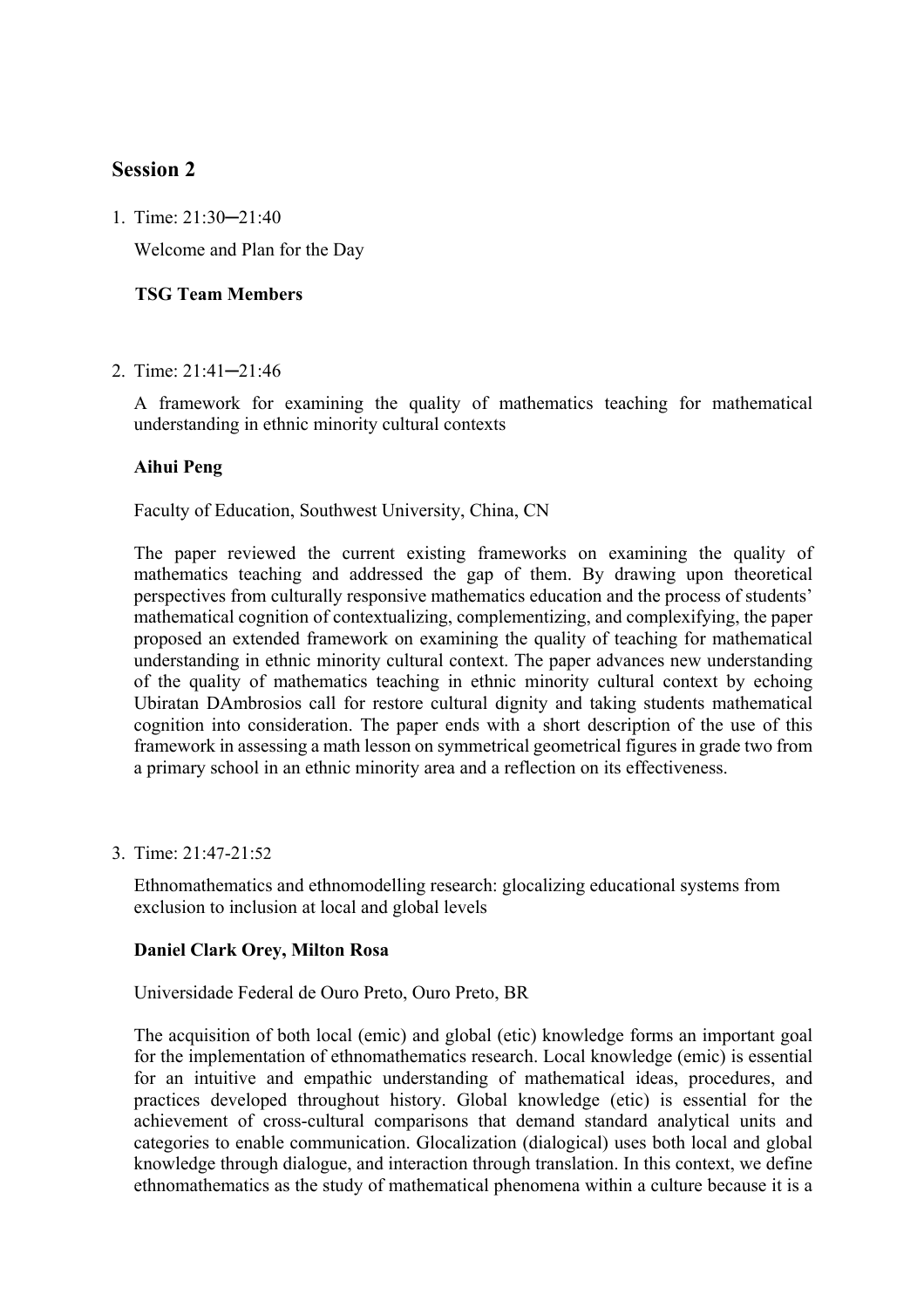culturally bound social construct while ethnomodelling brings cultural aspects of mathematics into the modelling process. The main objective of this paper is to share recent reflections in regards to feedback received from our ongoing work in ethnomodelling in Nepal, Costa Rica, Brazil, and the United States. In this paper, we discuss the local, global, and glocal approaches necessary for the development of ethnomathematics research in educatinal systems

4. Time: 21:52-22:02

Discussion

5. Time: 22:02─22:07

Ethomathematics as pedagogical and political tool in an indigenous school curriculum

# **Vanessa SenaTomaz, and** Ozirlei Teresa Marcilino

Universidade Federal de Minas Gerais, Belo Horizonte, BR

The article discusses how a teaching and research experience sheds light on socio-political issues of mathematics education and ethnomathematics to pursue the creation of an Indigenous school-mathematics in a way that respects self-determination and sovereignty. We rely on ethnomathematics perspective, which articulates Ludwig Wittgensteins and Michel Foucaults theoretical notions, to analyze how an Indigenous undergraduate group explores connections between mathematics and ethnomathematics, involving them in a political and epistemological level when ensuring their own traditional practices in the specific curriculum to their schools.

6. Time: 22:08─22:13

# **Fany Salazar, Marta Civil**

# University Of Arizona, Tucson, US

In this paper, we present on the work with a group of Mexican-American women who participated in a larger project aimed at developing a two-way dialogue about mathematics between parents and teachers. We focus on a task that required the participants (mothers) to create a story based on a given graph. We first describe a collaborative group discussion around a topic they all had expertise in (cooking rice). We then turn to some of their individual stories based on their personal experiences developed together with their peers' support. All the mothers personalized their stories by relating it to their day to day life. Thus, their stories gave us a window into their everyday life experiences or, building on prior work, what we have termed their funds of knowledge.

7. Time: 22:13─22:23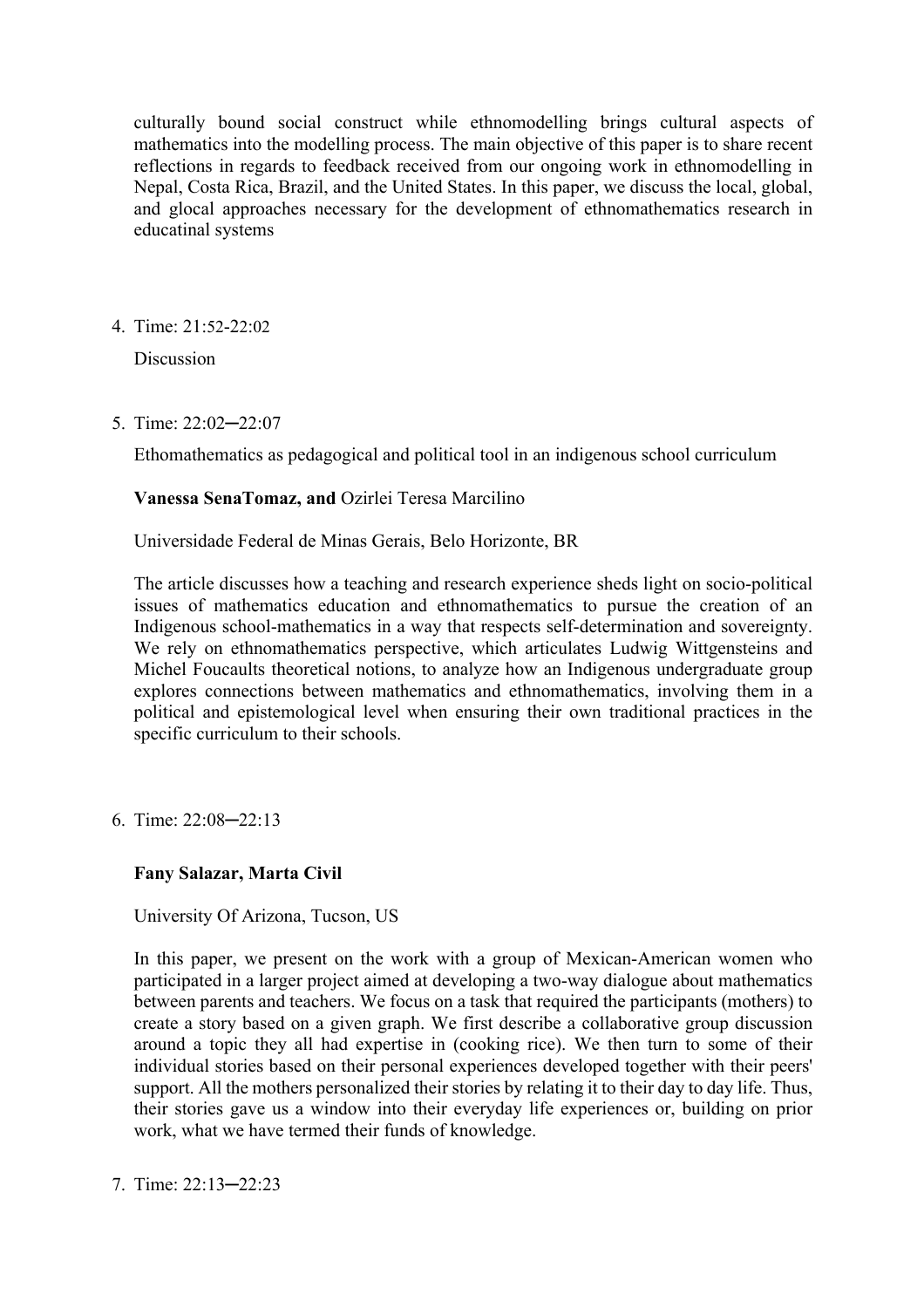Discussion

8. Time: 22:23─22:28

Regaining cultural signs through ethnomathematical descriptors: artifacts, sociofacts and mentifacts

#### **Ma. Elena Gavarrete, Milton Rosa, and Daniel Clark Orey**

Universidad Nacional, Heredia, CR

This proposal offers an alternative way to study contextual elements considered as cultural signs through the involvement of three ethnomathematical descriptors: artifacts, sociofacts, and mentifacts. This proposal empowers investigators to develop ethnographic studies with the possibility of incorporating inventories of cultural signs, which are understood to be the representative elements of the members of distinct cultural groups with potential of development of ethnomathematical studies. These descriptors - artifacts, sociofacts, and mentifacts - enable researchers and practitioners to distinguish cultural elements that are authentic cultural signs from the ones that are not.

9. Time: 22:29─22:32

Perspectives of mathematics by traditional purhpecha artists

#### **Thomas E Gilsdorf**

Central Michigan University, Mt. Pleasant, US

This paper represents an ethnomathematical analysis of eighteen interviews with traditional Purhpecha artists. The goals of the study were to obtain the artists perspectives regarding how they learned their craft and use those perspectives to observe mathematical activity that might be involved in the learning and maintaining of their skills, and to determine whether they perceived that mathematics they might have learned through formal schooling was of use to them as traditional artists. Conclusions include that all eighteen artists utilize mathematical activity in their work. Some artists indicated that school mathematics was helpful to them with respect to their profession, but a significant number indicated that school mathematics was not helpful to them. These conclusions have implications for how traditional artists learn mathematics and point to a need for educational systems to be more culturally inclusive.

10. Time: 22:33─22:36

A study of the quechua weaving elaboration process and mathematics teaching in basic education

#### **Maria del Carmen Bonilla**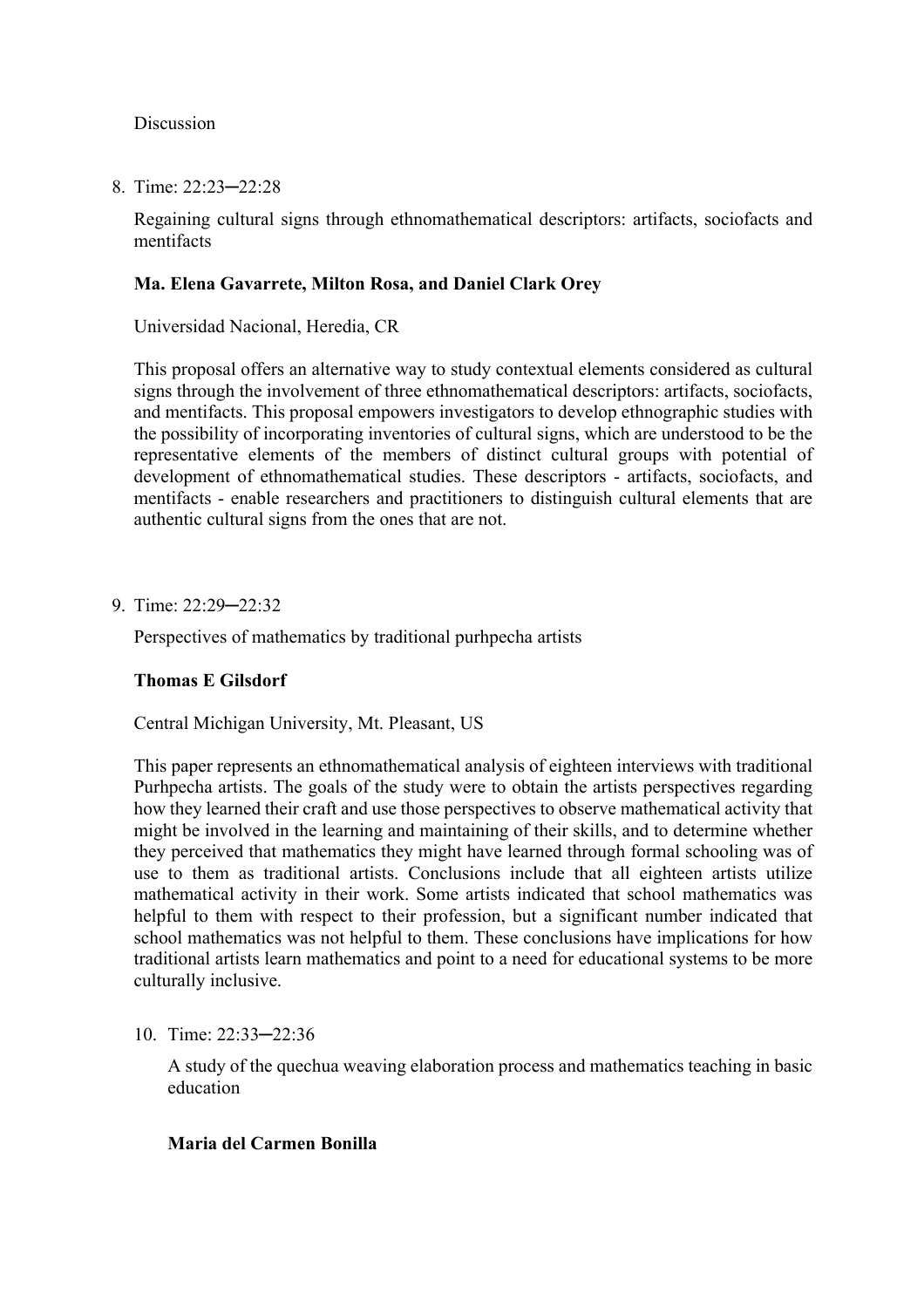International Study Group on Ethnomathematics, Lima, PE

The goal of the research is the study, recognition and revaluation of the ancestral mathematical knowledge of the Quechua-collao culture, which underlie the elaboration process of weaving of four stakes loom (WFSL) in order to incorporate them into the mathematics learning process in Intercultural Bilingual Education in Puno, Peru. From the political, anthropological and historical dimensions contributed by the Ethnomathematics, and, considering the epistemological dimension approached from the Anthropological Theory of the Didactic (ATD), the Personal Praxeological Organization (PPO) of the elaboration process of WFSL made by a weaver of Puno is determined, with the purpose of making known elements of his mathematical dimension, so it is a case study. The methodology is qualitative, ethnographic method, field work, participant observation and semi-structured interviews are applied to key informants. Subsequently, the audiovisual records are analyzed from the ATD and, finally, mathematical notions and properties related to the rectangles that are used by the weavers in the process are identified.

11. Time: 22:36─22:46

**Discussion** 

12. Time: 22:46─22:49

Math trail activity on machchhindranath chariot: cultural perspective on mathematics education in Nepal

# **Toyanath Sharma**

Center for Activity Based instruction, nepal, Lalitpur, NP

This article explores about how I have used the Cultural Project-Based Learning (CPBL) to both challenge and opportunity in the field of school mathematics teaching learning activity in the process of transforming Nepalese schooling views and teachers perception towards instruction activities. This research is about the ethnographic case study of one of the schools that is transforming itself from book based teaching learning approach to the curriculum specific child friendly learning process. This paper also explores how CPBL contributed to empower learners by involving them in socially and culturally authentic problems. Thus, I have raised issues of current practices of Nepalese school mathematics. Likewise, I have shared here one fieldwork example of how to empower teachers for teaching learning process in authentic context. However, it is not possible unless teachers are empowered to understand the notion of education as a political act. In this paper I have investigated some practices to achieve the higher objectives of ethnomathematics which are pivotal for establishing harmony, peace, and social justice in Nepal.

13. Time: 22:50─22:53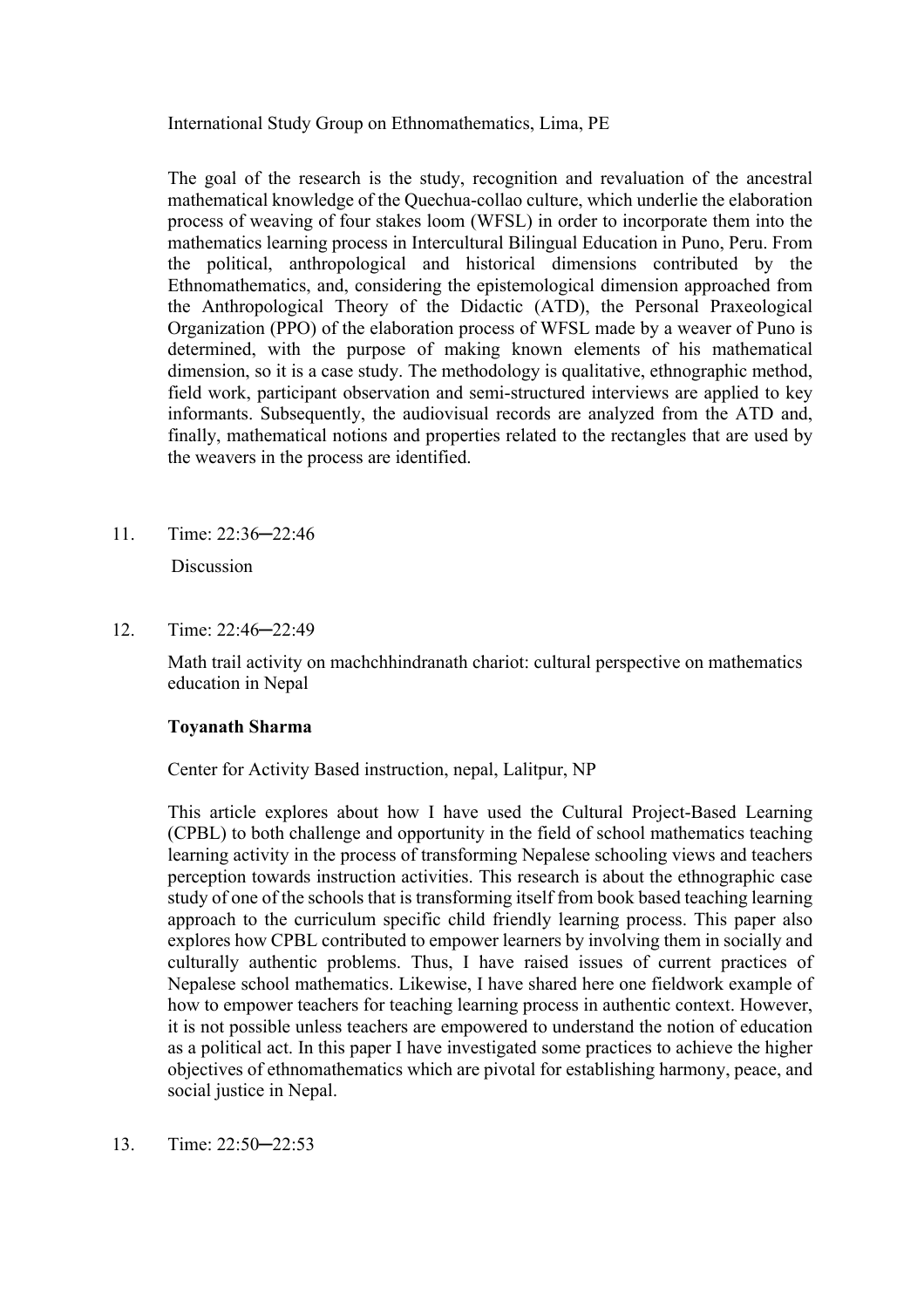Ethnomathematical study on cultural artefacts: anethnographic field to classroom practice

# **Jaya Bishnu Pradhan**

Tribhuvan University, Mahendra Ratna Campus, Kathmandu, NP

The implicit mathematical ideas practices and experiences in everyday life of children outside the classroom could be the powerful and interesting pedagogical tool to communicate formal mathematical concepts. The main objective of this study is to explore the ethnomathematical ideas embedded in the cultural artefacts and assess its contribution in the process of teaching and learning of school mathematics. The methodological procedures include in-depth interviews and observation of students and teachers regarding mathematical ideas comprised in cultural artefacts at different moments. The mathematical knowledge hidden in the various cultural artefacts have been analyzed on the basis of written documents, photographs, and video graphs. The findings indicated that the cultural artefacts provide an ample opportunity to understand different mathematical concepts. In addition, students have wonderful learning experience beyond the four walls in the classroom and connect the ethnomathematical ideas to conceptualize formal mathematics.

- 14. Time: 22:53─22:58 Discussion
- 15. Time: 22:58─23:00 Wrap-Up

# **Session 3**

1. Time: 14:30─14:35 Welcome and Plan for the Day

# **TSG Team Members**

2. Time: 14:35─14:55

Coming together, research and desire in the field of ethnomathematics

# **Wilfredo Alangui**

University of the Philippines Baguio, Baguio City, PH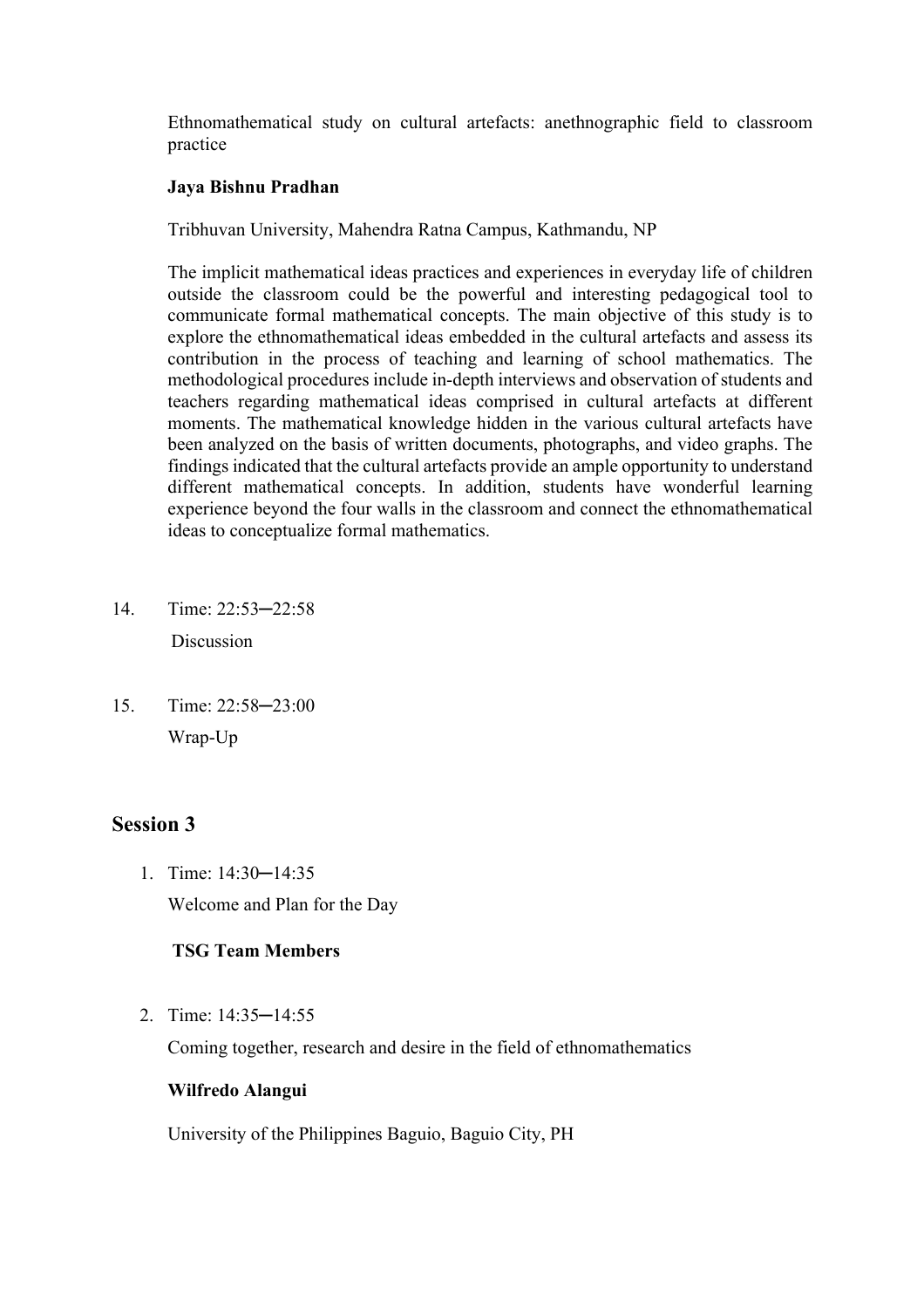Ethnomathematics is approached from various perspectives and ethnomathematicians have various motivations that define their research activities. This paper applies the notion of a slogan system to ethnomathematics in order to understand and explain how it is.

3. Time: 14:55─15:05

Discussion

4. Time: 15:05─15:10

Waka migrations: reclaiming cultural traditions and identity **Anthony Benjamin Trinick,** and Tamsin Meaney

The University of Auckland, Auckland, NZ

Ethnomathematics has always had an aim of supporting marginalised groups through colonisation, however, it has not always been easy to know how this could be achieved. In this paper, we use the cultural symmetry model to analyse preservice teachers responses to a task in their mathematics education course about traditional canoe migrations. From this discussion, it was possible to see how the preservice teachers became reflective and question knowledge about mathematics and their own traditions that had been distorted through the colonisation process. The cultural symmetry model seems to have the potential to support Indigenous teachers and students to decolonise how they view mathematics connected to traditional activities.

5. Time: 15:11─15:16

Exploring mathematics in the eskaya tribe: an ethnolearning theory

#### **Fe Reston Janiola**

Holy Name University, Tagbilaran City, PH

This research sought to generate an ethno-learning theory in mathematics by exploring the sociocultural and ethnomathematical practices of the Eskaya tribe of Duero, Bohol, Philippines. Using the ethnographic mixed methods design, this paper explored the mathematics practiced by the Eskaya tribe developed and validate instructional materials that can be used in teaching the Eskaya ethnomathematics, and generated a theory grounded on the data. Through purposive sampling, selected teachers, parents and students from the tribe served as key informants of the study. Data collection took almost a year of observation, lived experiences, documentation, interviews, and quasiexperimentation of instructional materials. The findings were synthesized to constitute the elements of Janiola's Theory and the instructional materials may be used for teaching mathematics among tribal and non-tribal students.

6. Time: 15:16─15:26

Discussion

7. Time: 15:26─15:31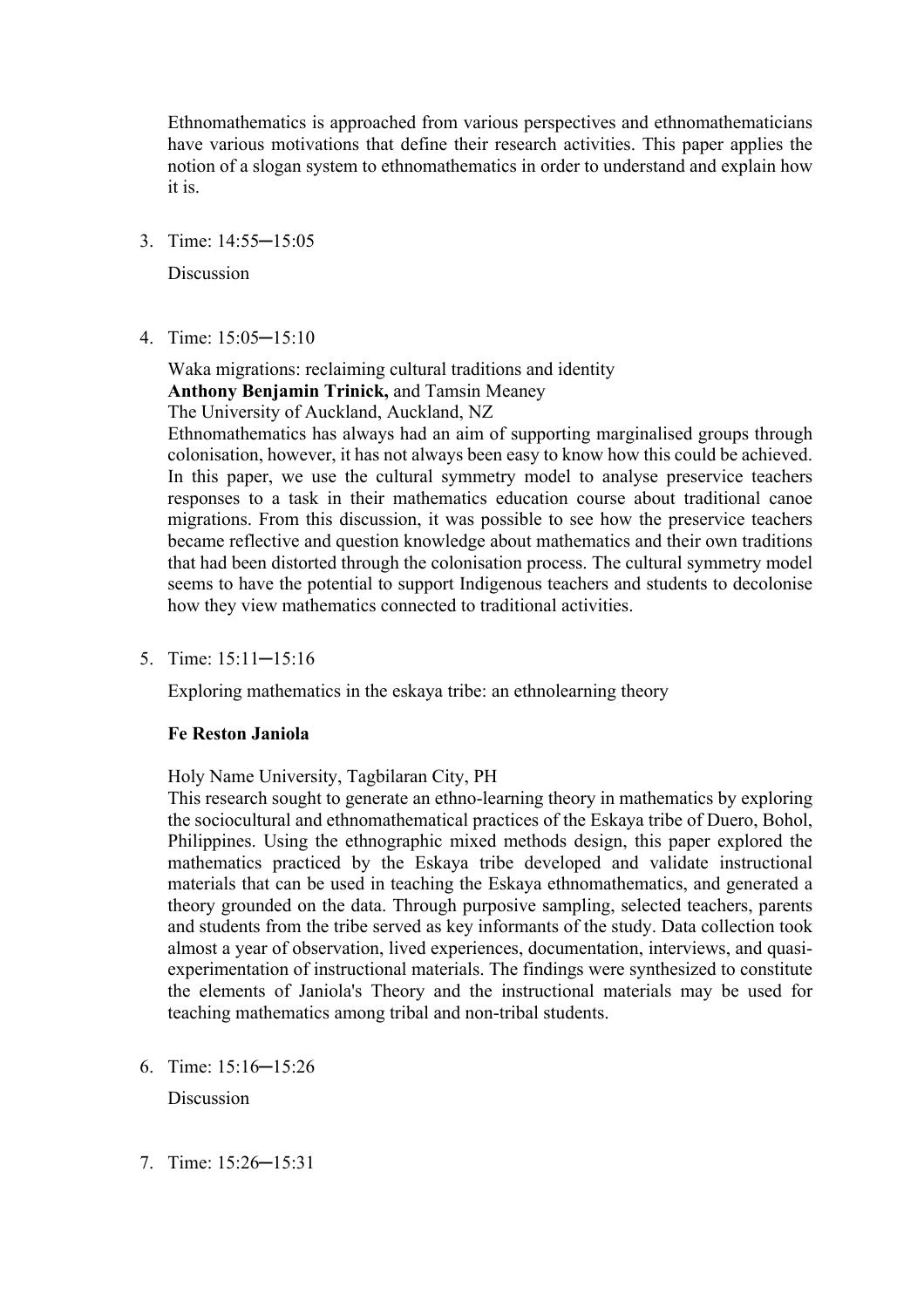Ethno-mathematics of banyuwangi culture: bamboo woven

#### **Mega Teguh Budiarto, Rini Setianingsih, Rudianto Artiono**

Universitas Negeri Surabaya, Surabaya, ID

Ethno-mathematics refers to various forms of mathematics as consequences that are embedded in cultural activities. Culture-based Mathematics Learning is one of the ways that can be perceived to make mathematics learning meaningful and contextual that is closely related to the cultural community, where the mathematics learned will be applied to the cultural community, as well as interesting and fun mathematics learning. The purpose of this study is to explore ethno-mathematics in living equipment and livelihood systems that are used to review mathematical thought patterns in Banyuwangi culture. This research is a qualitative research with ethnographic approach. Qualitative research is used because researchers intensively participate in the field, note carefully what happened, conduct reflective analyzes of various documents found in the field, and make detailed research reports. The ethnographic approach is used to describe, explain and analyze mathematical concepts on the cultural reality of Banyuwangi. The results of this study are in the form of descriptions of observations and interviews about Banyuwangi woven bamboo.

8. Time: 15:37─15:42

Towards mathematics curriculum recontextualisation: developing a rhizocurrere with Roma students

#### **Georgios Kyriakopoulos**

University of Thessaly, Athens, GR

Students out of mainstream like Roma students often face problems following the mathematics curriculum which is designed without taking into consideration them and this fact contributes to the reproduction of inequalities. This paper suggests indicatively due to the limited layout an activity in the direction of reconceptualization of the Mathematics curriculum through rhizomatic thinking. The aim of the rhizomatic inquiry is to avoid representationalism often inherent in qualitative research and to challenge the dichotomies apparent in Mathematics education. Roma students ideas on parallel and intersecting straight line sections become a smooth space for both knowledge consolidation and application of mathematical knowledge in contexts that allow the restoration of social justice and honor movements against marginalization softening, thus, power relations

9. Time: 15:42─15:52

**Discussion**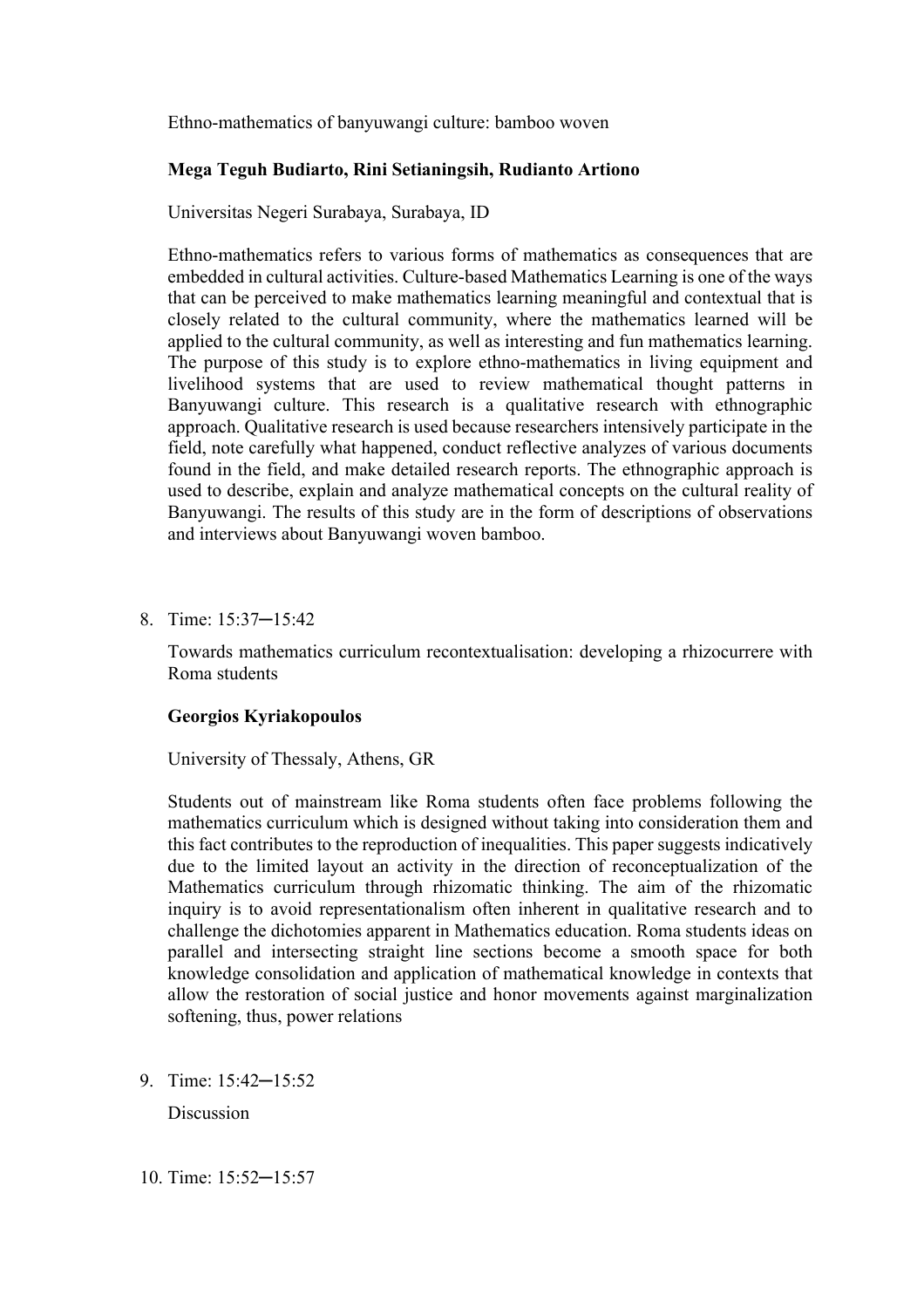Mathematics as venture for learning and apprenticeship in a collective for the commons

#### **Eirini Lazaridou, Anna Chronaki**

University of Thessaly, Volos, GR

The purpose of this paper is to discuss mathematics as a venture for learning and to revisit the pedagogic and didactic relational tensions of apprenticeship in the utopian context of a collective for the commons that evolves in the rural scape of a Greek village during the last decade. Whilst, a turn to commons aims to challenge the neoliberal and capitalist politics of economic austerity in the area, at the same time, it challenges the ways we could open up mathematics education as a venture for learning as has been argued by ethno-mathema-tics and, perhaps, move it further recognizing its embodied, relational and nature-culture entity.

11. Time: 15:58─16:01

An international class in Germany: the need for ethnomathematical considerations

### **Marc Sauerwein**

University of Bonn, Germany

Teaching mathematics in an International Class in Germany differs in many ways from teaching in regular German classes. The (hidden) potentials are often overseen while focusing on the obvious challenges. After a short sketch of selected but crucial characteristics of such a class, this article wants to present aspects from the teaching practice and relates them partly to the ethnomathematics and critical mathematics education framework.

12. Time: 16:01─16:11

Discussion

13. Time: 16:11─16:14

Ethnomathematics in Ethiopia using glocal approach: the case of Gebeta playing

# **Solomon Abedom Tesfamicael, Anne H. Nakken, Tirillo, Peter Grey**

Teacher Education Department, NTNU, Kattem, NO

This article presents how a locally available and accessible activity, a game called Gebeta, can be used to foster understanding of school mathematics via culturally responsive curriculum and instruction in Ethiopia. This is done through the glocal (mix of local and global) knowledge framework. Building culturally responsive learning and